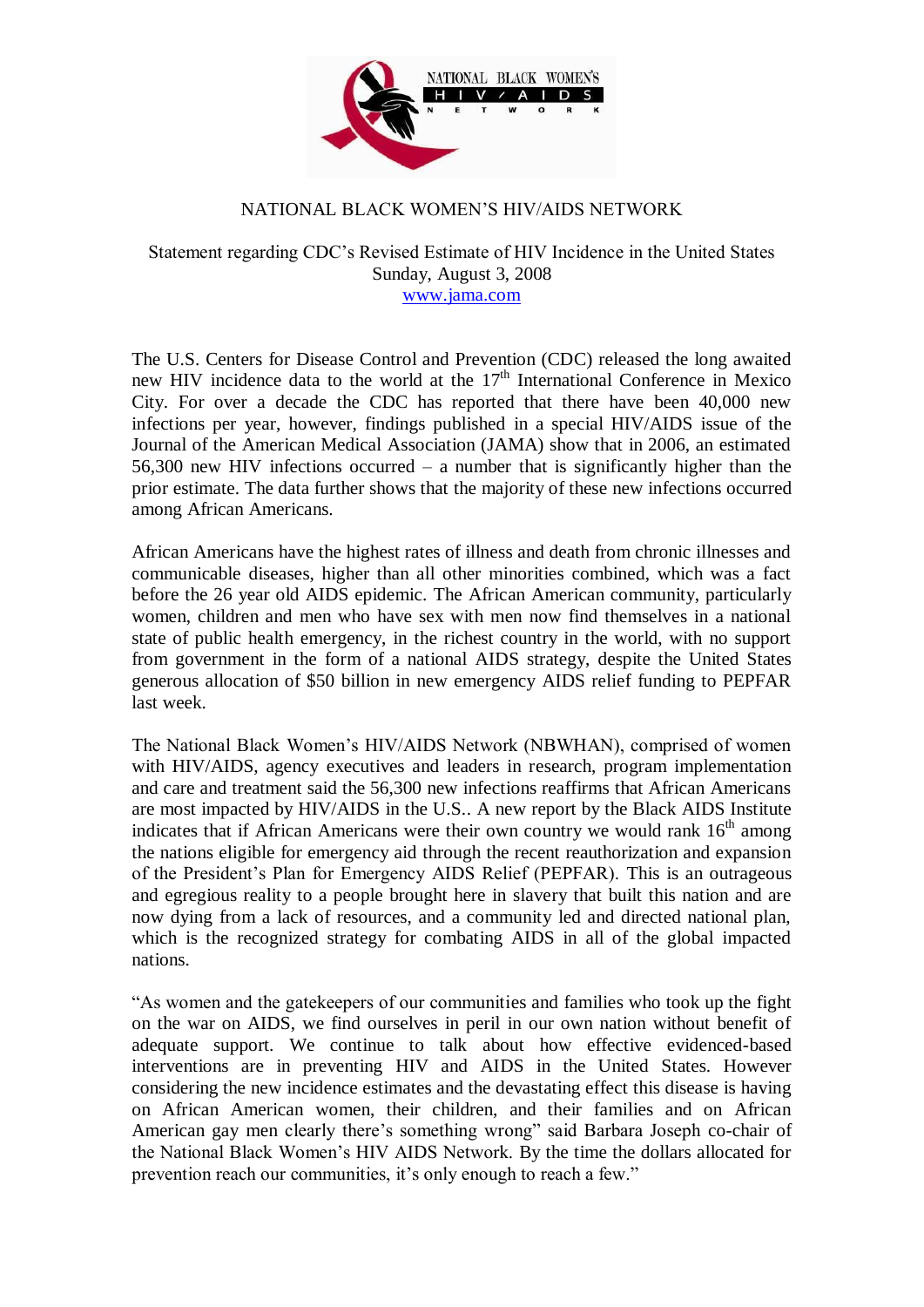As women on the front line of HIV and AIDS, the NBWHAN calls on national and local governments, community leaders and our community at large to join us in demanding that the federal government declare a national public health state of emergency in African American communities and increase funding for programs targeting African American women. We also join in the request of the National Black Leadership Commission on AIDS to call for an emergency session of congress to address the impact of these new numbers on African American communities and support the passage of the AIDS Elimination Act. We join the AIDS community in the development of a national AIDS strategy with emphasis on African Americans, and in solidarity fully support the demands of our brothers in the National Black Gay Men's Advocacy Coalition.

Jacqueline Colman, co-chair of the NBWHAN stated, "women are often left behind in everything that is done in this epidemic, but the fact that we have a disease in our communities that resembles those in under developed nations is a testament that government has once again left a large segment of the women in our nation to fend for themselves, that is simply unacceptable"

The NBWHAN has been successful in working with many advocacy groups as well as local and national organizations to garner support for women's issues in the fight against HIV/AIDS. Founded in 2007 the NBWHAN has worked to influence the development of research initiatives and resources that will have a positive impact on program development and design for women and produce scientific based evidence of success. The NBWHAN is a community led initiative born out of the urgent need for African American women to set and implement a national HIV/AIDS agenda for African American women in the areas of prevention, care, treatment, public policy and funding for all African American women living with or at risk of HIV and AIDS and their families.

.